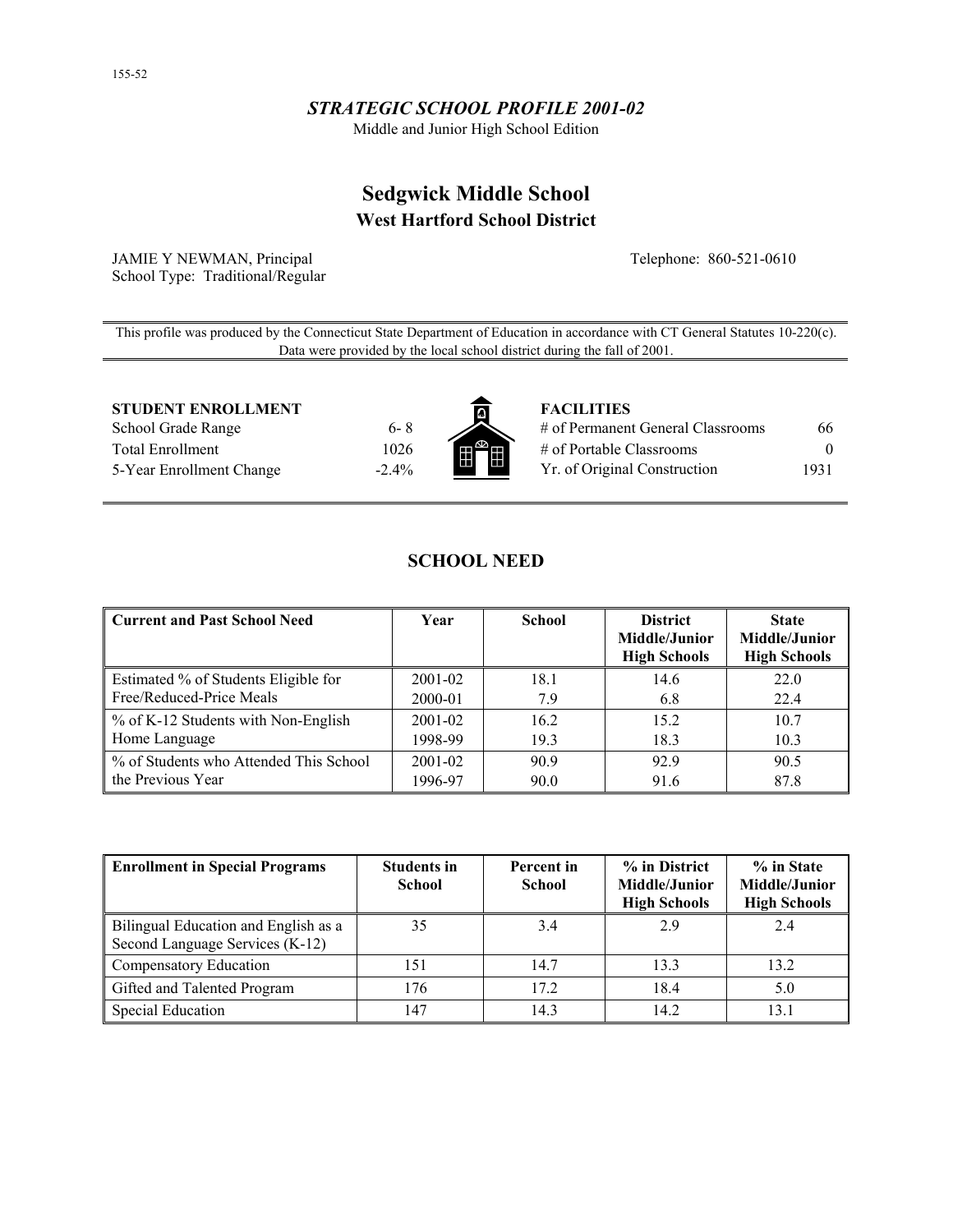| <b>Race/Ethnicity</b> | <b>Number</b> | Percent |
|-----------------------|---------------|---------|
| American Indian       |               | 01      |
| Asian American        | 67            | 65      |
| <b>Black</b>          | 115           | 11.2    |
| Hispanic              | 157           | 15.3    |
| White                 | 686           | 66.9    |





## **EFFORTS TO REDUCE RACIAL, ETHNIC, AND ECONOMIC ISOLATION**

Connecticut law requires that school districts provide educational opportunities for their students to interact with students and teachers from diverse racial, ethnic, and economic backgrounds. This may occur through programs with other schools, distance learning, or other experiences. Below is the description submitted by this school of how it provides such experiences.

 Sixth grade students participated with fifty other students from Avon, Bloomfield, Simsbury, and East Hartford in "Feeling the Culture of Ghana". This program was designed to expose students to Ghanaian culture through drumming and dance. Sedgwick students also participated in the "Festival of the Arts, 2001", a program for students from East Hartford, Simsbury, West Hartford, Bloomfield, Canton and Avon. Eight students participated in six afternoon sessions of music and dance to learn about the Latino influence on popular culture. For the fifth year, Sedgwick students participated in the inter-district River to the Sea program.

 Sedgwick participated in the Bushnell PARTNERS Program. One hundred fifteen students worked with a diverse group of visual and performing artists. Students attended various cultural events at the Bushnell while the artists conducted a series of workshops that introduced students to art forms from different cultures. Eighth grade students attended a monologue by "Frederick Douglass" and sixth grade students danced with the group Pilobolus.

 The Sedgwick International Celebration was an evening when students, parents and faculty sponsored a potluck supper and school-wide art show, and shared music, games and dances from their country of origin. A committee led by students from our ESOL program planned the program. This year fifty-four different cultures and ethnic groups were represented and many students and parents dressed in traditional clothing. In addition, students produced a fashion show that reflected historical immigration patterns. Students and teachers also demonstrated native customs by performing dances and playing instruments. Five hundred students and their families participated in this event.

 This year the Sedgwick Drill Team grew from forty to a maximum of seventy students. Participants represented a cross section of Sedgwick's diverse population. The group was divided into two performing units to accommodate student interest and skill level. Students developed and choreographed original drills. They performed at several elementary schools and for two hundred guests who attended an evening performance for families and friends. The Drill Team marched in the Park Road Parade and the West Hartford Memorial Day Parade.

 The Gifts of Music is a program that encourages students to learn to play a musical instrument. Students are provided private music lessons during the school day. Students who cannot afford a musical instrument are provided one and also the cost of participating in music festivals and competitions.

 Parents from our school participated in Conversations on Race, a community sponsored program. A diverse group of parents met in study circles to develop an action plan for our school community. As a result, the PTO adopted a community outreach plan for the 2002-2003 school year to include additional study circles for faculty and parents and an international potluck supper for faculty and parents.

 A chapter of the national Technology Students Association was established with male and female participants. Students participated in technology and leadership activities at the state TSA conference held at Naugatuck Valley Community College.

 Students and teachers on a sixth grade team presented a play, Lupita Manana, to the entire school. The play included culturally relevant singing and dancing with the entire script and dialogue in Spanish.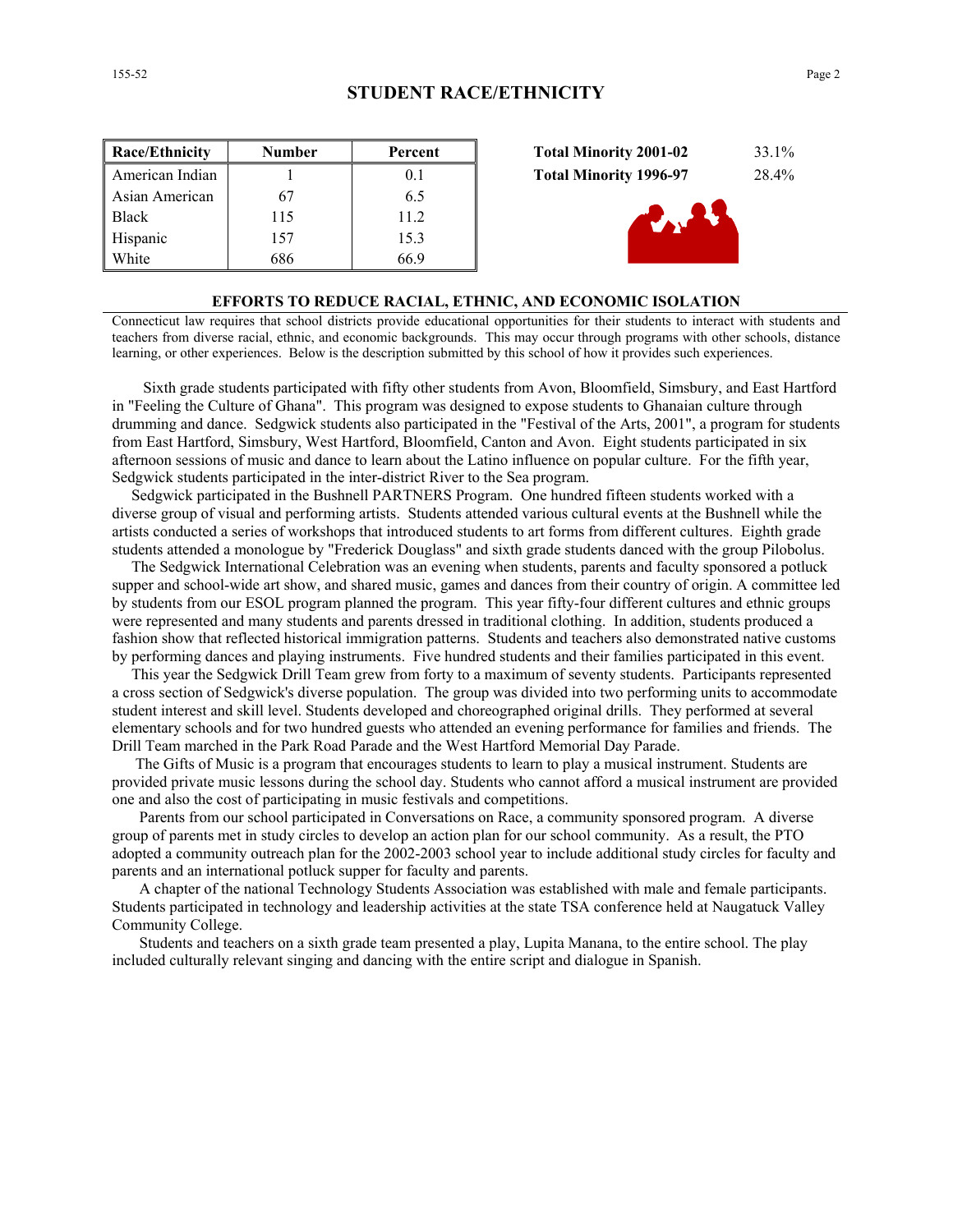# **SCHOOL RESOURCES**

| Time*<br>Instructional                 | School | District Middle/Jr | <b>State Middle/Jr</b> |  |
|----------------------------------------|--------|--------------------|------------------------|--|
| Total Hours of<br>Instruction Per Year | .002   | .002               | .009                   |  |

\*State law requires at least 900 hours for grades 1 through 12.

| <b>TECHNOLOGY</b> | % of Classrooms, Libraries, and<br><b>Laboratories Wired for:</b> | <b>School</b> | <b>District</b><br>Middle/Jr | <b>State</b><br>Middle/Jr |
|-------------------|-------------------------------------------------------------------|---------------|------------------------------|---------------------------|
|                   | Video                                                             | 100.0         | 100.0                        | 72.9                      |
|                   | Voice                                                             | 100.0         | 100.0                        | 69.1                      |
|                   | Internet Access                                                   | 100.0         | 100.0                        | 92.4                      |
|                   | Multi-Room Network (LAN)                                          | 100.0         | 100.0                        | 57.8                      |

| <b>Computers</b>                                | <b>School</b> | Dist Mid/Jr | <b>State Mid/Jr</b> | This school                     |
|-------------------------------------------------|---------------|-------------|---------------------|---------------------------------|
| # of Students Per Academic Computer             | 3.6           | 3.7         | 4.2                 | does not have                   |
| % of Computers that are High or Moderate Power  | 100.0         | 100.0       | 94.6                | a functional<br>satellite link. |
| % of Computers with Internet Access, All Speeds | 100.0         | 100.0       | 86.7                |                                 |
| % of Computers with High Speed Internet Access  | 100.0         | 100.0       | 84.1                |                                 |
| % of Internet Computers with Filtering Software | 100.0         | 100.0       | 84.2                |                                 |

## **LIBRARY MATERIALS**

| LIBRARY MATERIALS                                                      | <b>Print and Non-Print Materials</b>                    | <b>School</b> | Dist Mid/Jr | <b>State Mid/Jr</b> |
|------------------------------------------------------------------------|---------------------------------------------------------|---------------|-------------|---------------------|
| Free on-line access to                                                 | # of Print Volumes Per Student*                         | 23.9          | 23.4        | 172                 |
| periodicals, newspapers, and<br>other resources is available to        | % of Print Volumes Purchased<br>in the Last Three Years | 14.7          | 10.2        | 143                 |
| all Connecticut schools<br>through the Connecticut<br>Digital Library. | # of Print Periodical<br>Subscriptions                  | 60            | 55.0        | 32.2                |
|                                                                        | # of Non-Print Materials                                | 540           | 544.5       | 468.1               |

\*Because a certain number of volumes are needed for a library of adequate breadth and depth, a small school may need a higher number of volumes per students.

# **STAFFING RESOURCES**



|         | <b>Average Class Size</b> | <b>School</b> | <b>District</b> | <b>State</b> | $\#$ of Certified Staff                                                                                                                                                                                                                                                                                                                                                  |      |      |
|---------|---------------------------|---------------|-----------------|--------------|--------------------------------------------------------------------------------------------------------------------------------------------------------------------------------------------------------------------------------------------------------------------------------------------------------------------------------------------------------------------------|------|------|
| Grade 5 | 2001-02                   | N/A           | N/A             | N/A          | Teachers                                                                                                                                                                                                                                                                                                                                                                 | 77.3 | 73.7 |
|         | 1996-97                   | N/A           | N/A             | N/A          | Administrators                                                                                                                                                                                                                                                                                                                                                           | 5.8  |      |
| Grade 7 | 2001-02                   | 22.1          | 22.0            | 21.9         | Library/Media Staff                                                                                                                                                                                                                                                                                                                                                      | 1.0  |      |
|         | 1996-97                   | 23.2          | 23.5            | 22.2         | Counselors, Social Workers,                                                                                                                                                                                                                                                                                                                                              | 7.0  |      |
|         |                           |               |                 |              | $101$ 1 $\overline{1}$ 1 $\overline{1}$ $\overline{1}$ 1 $\overline{1}$ $\overline{1}$ $\overline{1}$ $\overline{1}$ $\overline{1}$ $\overline{1}$ $\overline{1}$ $\overline{1}$ $\overline{1}$ $\overline{1}$ $\overline{1}$ $\overline{1}$ $\overline{1}$ $\overline{1}$ $\overline{1}$ $\overline{1}$ $\overline{1}$ $\overline{1}$ $\overline{1}$ $\overline{1}$ $\$ |      |      |

| <b>Professional Staff</b> | 2001-02 | 2000-01 | 1996-97<br>Other Professionals |  |                                  |  |
|---------------------------|---------|---------|--------------------------------|--|----------------------------------|--|
| % Minority                | 0.8     |         |                                |  | # of Non-Certified Instructional |  |

|           |               |                 | <b>School Staff Count</b><br><b>Full-Time Equivalent</b> | 2001-02                  | 2000-01                          |      |      |
|-----------|---------------|-----------------|----------------------------------------------------------|--------------------------|----------------------------------|------|------|
| lass Size | <b>School</b> | <b>District</b> | <b>State</b>                                             |                          | $\#$ of Certified Staff          |      |      |
| 2001-02   | N/A           | N/A             | N/A                                                      |                          | Teachers                         | 77.3 | 73.7 |
| 1996-97   | N/A           | N/A             | N/A                                                      |                          | Administrators                   | 5.8  | 3.1  |
| 2001-02   | 22.1          | 22.0            | 21.9                                                     |                          | Library/Media Staff              | 1.0  | 1.0  |
| 1996-97   | 23.2          | 23.5            | 22.2                                                     |                          | Counselors, Social Workers,      | 7.0  | 5.0  |
|           |               |                 |                                                          | and School Psychologists |                                  |      |      |
| l Staff   | 2001-02       | 2000-01         | 1996-97                                                  |                          | <b>Other Professionals</b>       | 4.2  | 2.5  |
|           | 10.8          | 9.0             | 4.6                                                      |                          | # of Non-Certified Instructional | 15.0 | 11.0 |

| Professional Staff Experience and Training                 | <b>School</b> | <b>District</b><br>Middle/Jr | <b>State</b><br>Middle/Jr |
|------------------------------------------------------------|---------------|------------------------------|---------------------------|
| Average Number of Years Experience in Connecticut          | 12.3          | 119                          | 13.7                      |
| % with Master's Degree or Above                            | 70.6          | 704                          | 77 4                      |
| 1 % Trained as Mentors, Assessors, or Cooperating Teachers | 28.4          | 27 2                         | 21.8                      |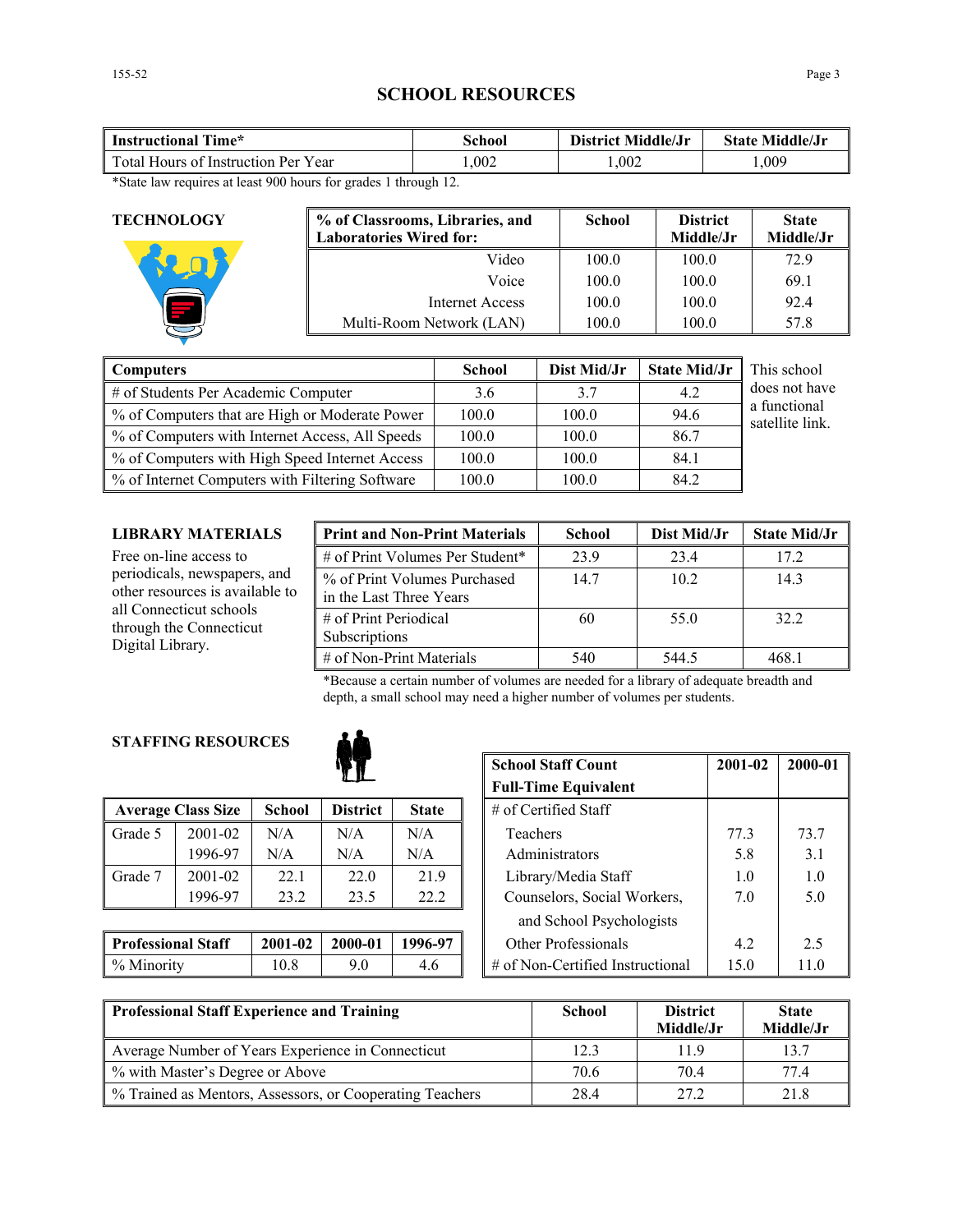# **SCHOOL PROCESSES**

| <b>Selected Subject Areas, Grade 8</b> | <b>Estimated Hours of Instruction Per Year</b> | Computer/       |              |                                       |  |
|----------------------------------------|------------------------------------------------|-----------------|--------------|---------------------------------------|--|
|                                        | <b>School</b>                                  | <b>District</b> | <b>State</b> | <b>Technology</b><br><b>Supported</b> |  |
| Art                                    | 48                                             | 50              | 38           | N <sub>0</sub>                        |  |
| <b>Computer Education</b>              | $\theta$                                       | $\theta$        | 25           | N/A                                   |  |
| English Language Arts                  | 151                                            | 141             | 158          | N <sub>0</sub>                        |  |
| Family and Consumer Science            | $\theta$                                       | $\theta$        | 21           | N/A                                   |  |
| Health                                 | 48                                             | 50              | 27           | N <sub>0</sub>                        |  |
| <b>Mathematics</b>                     | 145                                            | 138             | 145          | Yes                                   |  |
| Music                                  | 99                                             | 95              | 59           | Yes                                   |  |
| Physical Education                     | 48                                             | 50              | 55           | N <sub>0</sub>                        |  |
| Reading I                              | 66                                             | 99              | 94           | N <sub>0</sub>                        |  |
| Science                                | 145                                            | 138             | 141          | N <sub>0</sub>                        |  |
| <b>Social Studies</b>                  | 145                                            | 138             | 140          | N <sub>0</sub>                        |  |
| <b>Technology Education</b>            | 48                                             | 50              | 31           | Yes                                   |  |
| World Languages                        | 145                                            | 138             | 102          | N <sub>0</sub>                        |  |

E indicates elective, I indicates integrated courses.

| <b>Enrollment in Selected High School Level Courses</b> |         |               |                 |              |  |  |  |
|---------------------------------------------------------|---------|---------------|-----------------|--------------|--|--|--|
| ↓ % Gr. 8 Students Taking                               |         | <b>School</b> | <b>District</b> | <b>State</b> |  |  |  |
| High School                                             | 2001-02 | 31.3          | 38.5            | 26.8         |  |  |  |
| Level Math                                              | 1996-97 | 22.6          | 23.8            | 24.6         |  |  |  |
| World                                                   | 2001-02 | 86.3          | 87.6            | 41.5         |  |  |  |
| Language                                                | 1996-97 | 871           | 917             | 431          |  |  |  |

**Interactive Distance Learning:** This school does not utilize interactive distance learning. Interactive distance learning ranges from on-line courses with student-instructor interaction via the internet to live classroom interactions through two-way audio and video transmissions.

| <b>Types of Supplemental Instructional Services</b><br><b>Provided to Students Lacking Basic Skills</b> | Available in<br><b>Mathematics</b> | Available in<br><b>Language Arts</b> |  |
|---------------------------------------------------------------------------------------------------------|------------------------------------|--------------------------------------|--|
| <b>Pull-Out Remedial Instruction</b>                                                                    | Yes                                | Yes                                  |  |
| In-Class Tutorial                                                                                       | No                                 | No                                   |  |
| After School Program                                                                                    | Yes                                | Yes                                  |  |
| Summer School (2001)                                                                                    | Yes                                | Yes                                  |  |
| Other                                                                                                   | Yes                                | No                                   |  |



| <b>Student and Teacher Statistics</b>                                                    | <b>School</b> | <b>District</b><br>Middle/Jr<br><b>High Schools</b> | <b>State</b><br>Middle/Jr<br><b>High Schools</b> |
|------------------------------------------------------------------------------------------|---------------|-----------------------------------------------------|--------------------------------------------------|
| % of Students Retained in Grade after 2000-01 School Year                                | 0.2           | 0.1                                                 |                                                  |
| Teacher Attendance, 2000-01: Average # of Days Absent Due<br>to Illness or Personal Time | 76            | 7.3                                                 | 8.4                                              |
| % Certified Staff Assigned to Same School the Previous Year                              | 68.6          | 66.7                                                | 82.1                                             |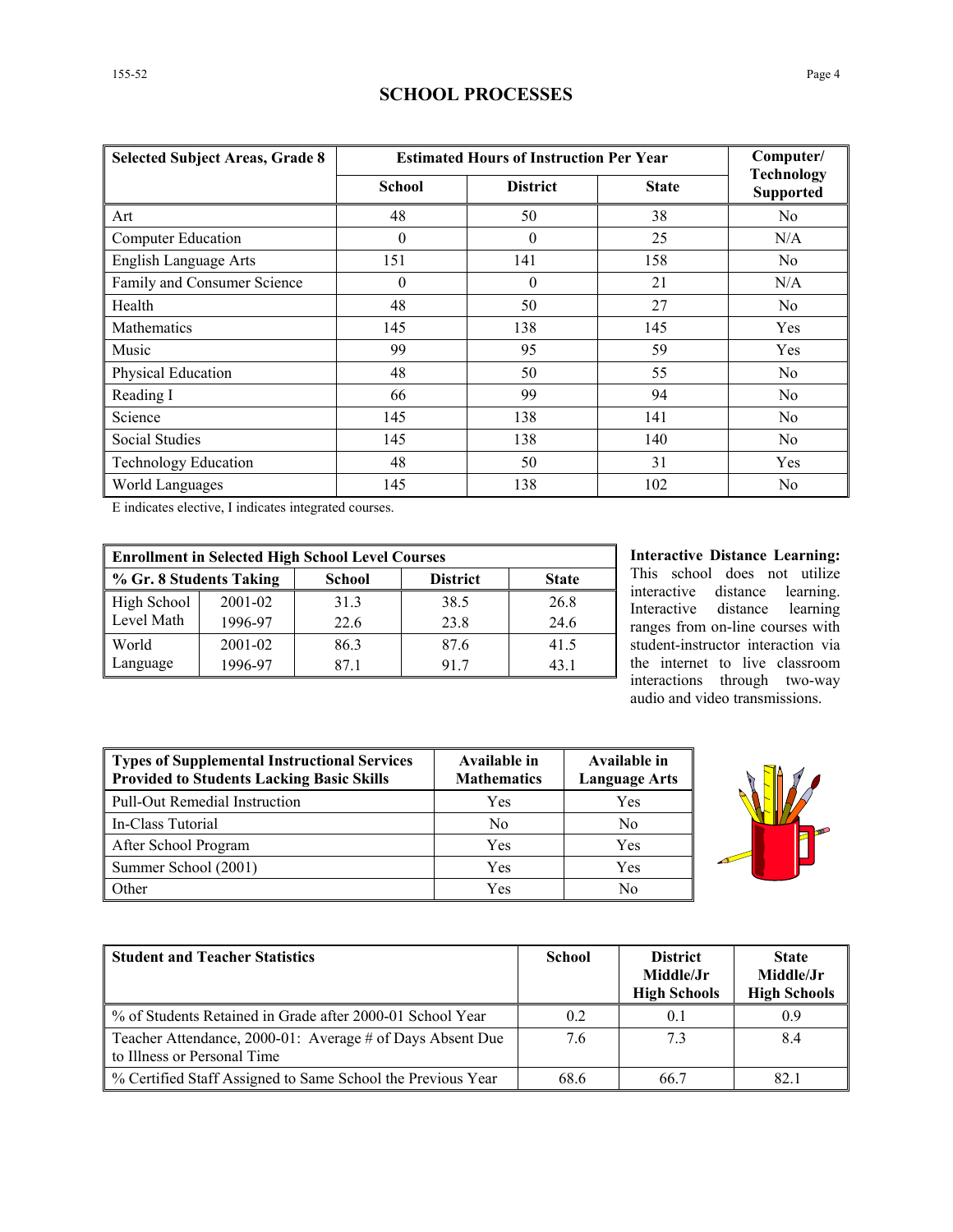**Connecticut Mastery Test, Third Generation, % Meeting State Goal:** The state goal was established with the advice and assistance of a cross section of Connecticut educators. Students scoring at or above the goal are capable of successfully performing appropriate tasks with minimal teacher assistance. **Connecticut Mastery Test, 3<sup>rd</sup> Gen.** | **School | School | District | State** 

| Connecticut Mastery Test, 3 <sup>rd</sup> Gen. | School  | School  | <b>District</b> | <b>State</b> |
|------------------------------------------------|---------|---------|-----------------|--------------|
| % Meeting State Goal                           | 2000-01 | 2001-02 | 2001-02         | 2001-02      |
| Grade 4 Reading                                | N/A     | N/A     | N/A             | N/A          |
| Writing                                        | N/A     | N/A     | N/A             | N/A          |
| Mathematics                                    | N/A     | N/A     | N/A             | N/A          |
| All Three Tests                                | N/A     | N/A     | N/A             | N/A          |
| Grade 6<br>Reading                             | 78      | 69      | 75              | 63.6         |
| Writing                                        | 75      | 69      | 76              | 60.0         |
| Mathematics                                    | 78      | 77      | 81              | 61.0         |
| All Three Tests                                | 62.7    | 58.3    | 64.6            | 45.4         |
| Grade 8<br>Reading                             | 72      | 72      | 75              | 66.3         |
| Writing                                        | 68      | 68      | 70              | 58.8         |
| <b>Mathematics</b>                             | 64      | 65      | 68              | 55.4         |
| All Three Tests                                | 51.5    | 54.6    | 56.9            | 44.0         |
| Participation Rate                             | 93.6    | 95.9    | 95.5            | 95.0         |



In the table above, the percentage of students meeting the state goal is the percentage of those students who had a valid test score. The results reflect the performance of students who were enrolled in the school at the time of testing, regardless of the length of time they were enrolled in the school.

| <b>Physical Fitness</b><br>% Passing All 4 Tests |         | <b>School</b> | <b>District</b> | <b>State</b> |
|--------------------------------------------------|---------|---------------|-----------------|--------------|
|                                                  | Grade 4 | N/A           | N/A             | N/A          |
|                                                  | Grade 6 | 32.0          | 271             | 33.7         |
|                                                  | Grade 8 | 274           | 33.2            | 35.5         |

| ess<br>l 4 Tests | <b>School</b> | <b>District</b> | <b>State</b> | <b>Student Attendance</b> | <b>School</b> | <b>District</b><br>Mid/Jr | <b>State</b><br>Mid/Jr |
|------------------|---------------|-----------------|--------------|---------------------------|---------------|---------------------------|------------------------|
| Grade 4          | N/A           | N/A             | N/A          | $%$ on October 1, 2001    | 96.8          | 95.8                      | 95.3                   |
| Grade 6          | 32.0          | 27.1            | 33.7         |                           |               |                           |                        |
| Grade 8          | 27 A          |                 |              |                           |               |                           |                        |